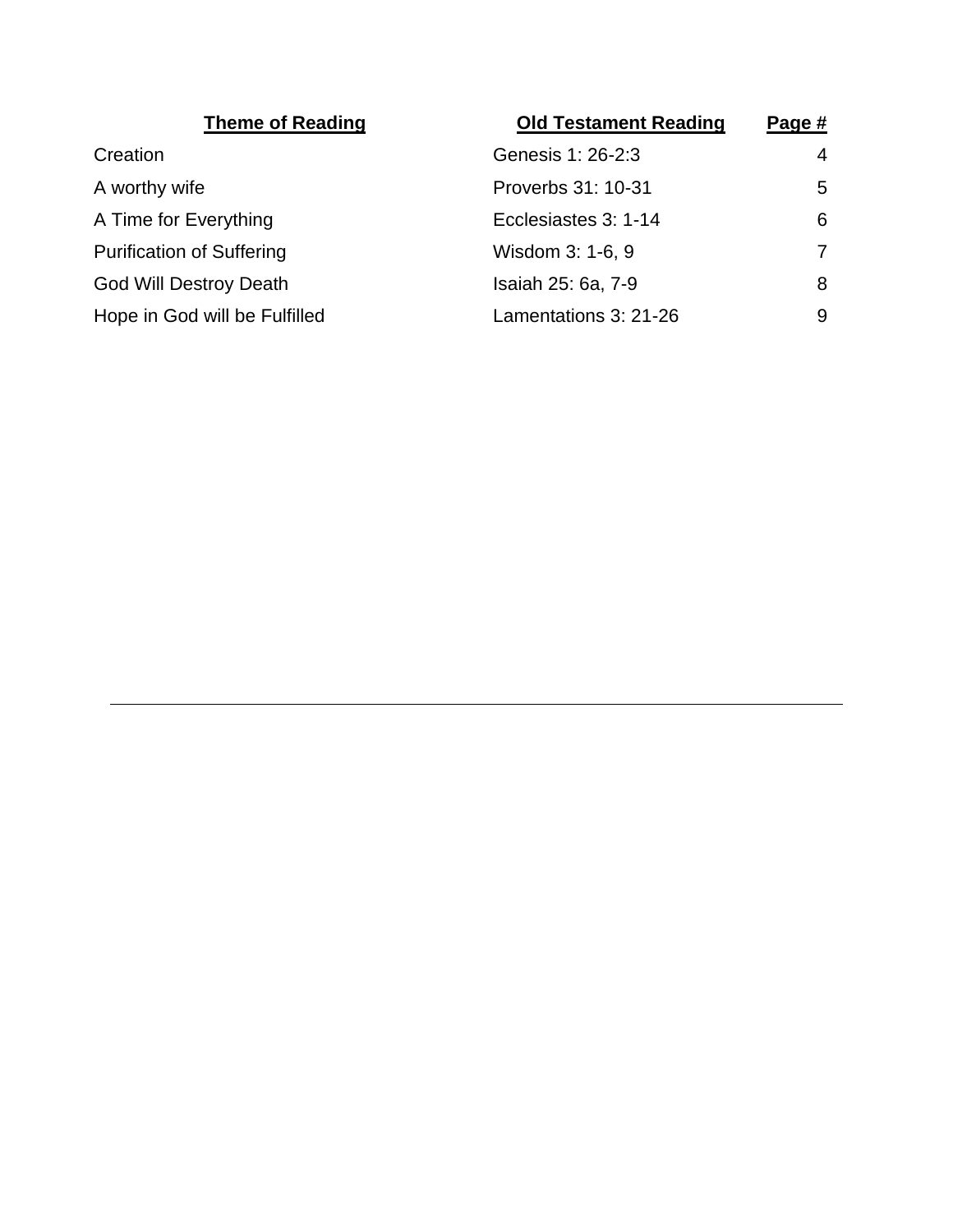A Reading for the Book of Genesis

Then God said: Let us make\* human beings in our image, after our likeness. Let them have dominion over the fish of the sea, the birds of the air, the tame animals, all the wild animals, and all the creatures that crawl on the earth.

God created mankind in his image; in the image of God he created them; male and female\* he created them.

God blessed them and God said to them: Be fertile and multiply; fill the earth and subdue it.\* Have dominion over the fish of the sea, the birds of the air, and all the living things that crawl on the earth.

God also said: See, I give you every seed-bearing plant on all the earth and every tree that has seed-bearing fruit on it to be your food;

and to all the wild animals, all the birds of the air, and all the living creatures that crawl on the earth, I give all the green plants for food. And so it happened.

God looked at everything he had made, and found it very good. Evening came, and morning followed—the sixth day.

Thus the heavens and the earth and all their array were completed.

On the seventh day God completed the work he had been doing; he rested on the seventh day from all the work he had undertaken.

God blessed the seventh day and made it holy, because on it he rested from all the work he had done in creation.

The Word of the Lord.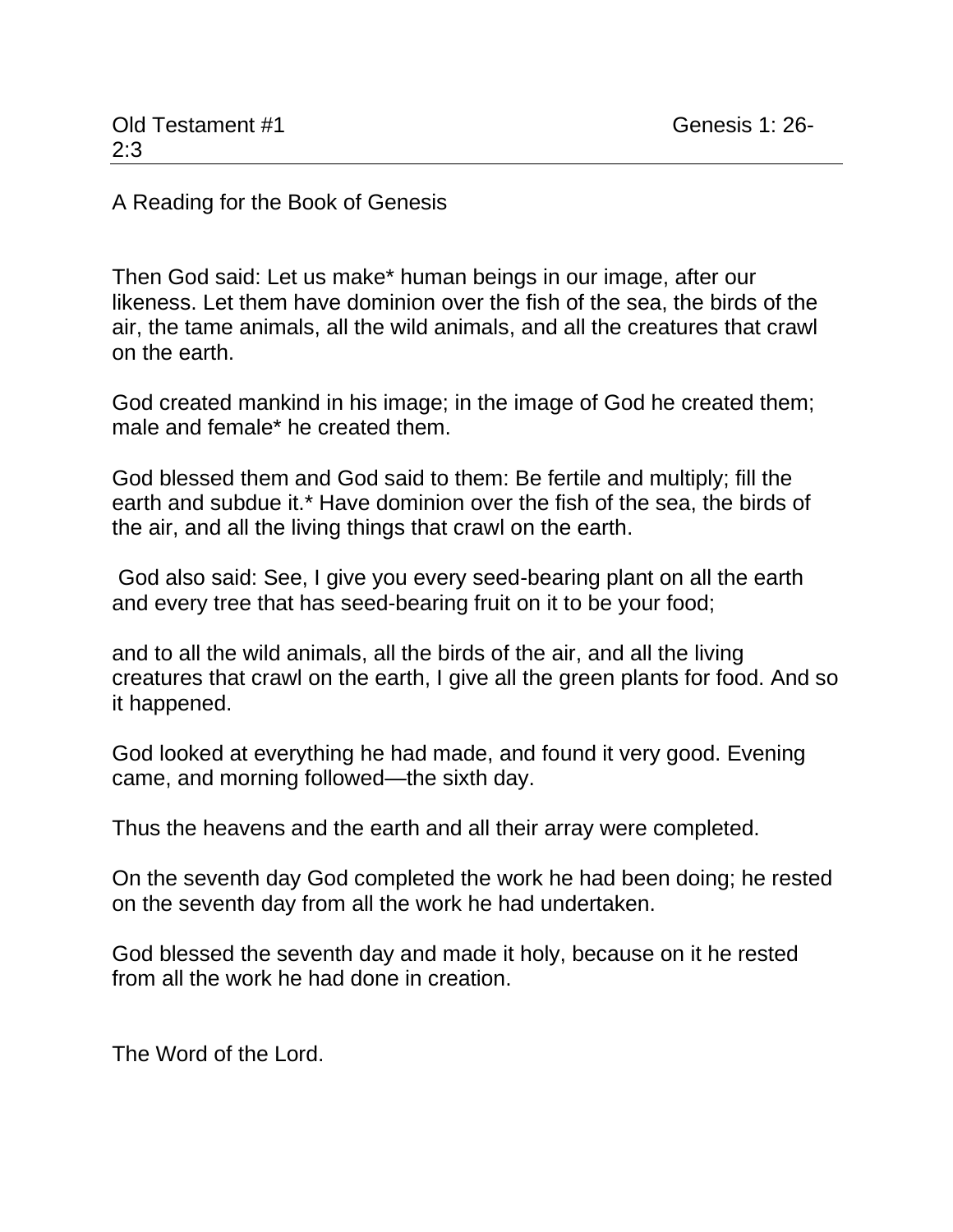When one finds a worthy wife, her value is far beyond pearls. Her husband, entrusting his heart to her, has an unfailing prize.

She brings him good, and not evil, all the days of her life. She obtains wool and flax and makes cloth with skillful hands.

Like merchant ships, she secures her provisions from afar.

She rises while it is still night, and distributes food to her household. She picks out a field to purchase; out of her earnings she plants a vineyard.

She is bound with strength, and sturdy are her arms.

She enjoys the success of her dealings; at night her lamp is undimmed. She puts her hands to the distaff, and her fingers ply the spindle.

She reaches out her hands to the poor, and extends her arms to the needy. She fears not the snow for her household; all her charges are doubly clothed. She makes her own coverlets; fine linen and purple are her clothing.

Her husband is prominent at the city gates as he sits with the elders of the land.

She makes garments and sells them, and stocks the merchants with belts. She is clothed with strength and dignity, and she laughs at the days to come.

She opens her mouth in wisdom, and on her tongue is kindly counsel. She watches the conduct of her household, and eats not her food in idleness.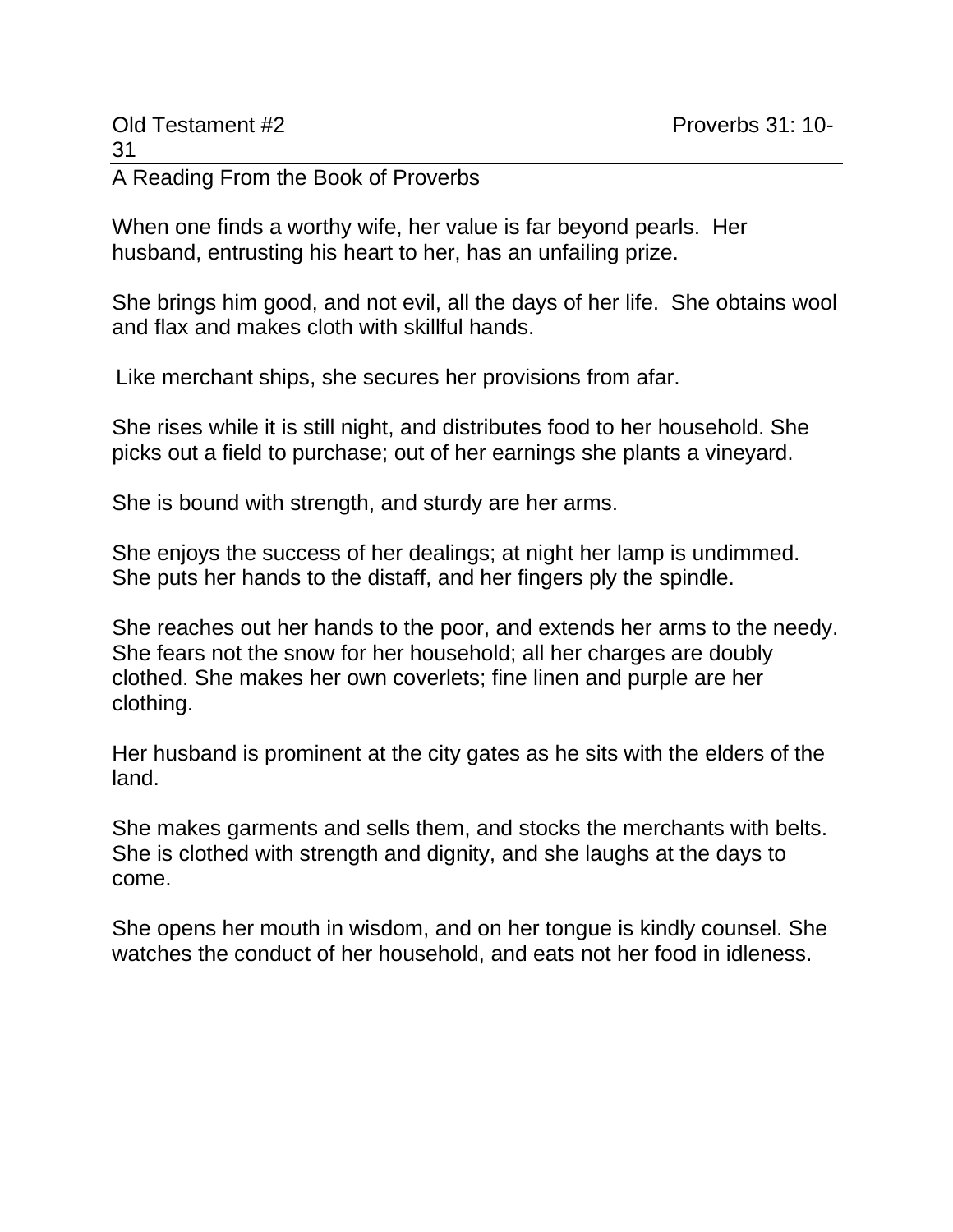Her children rise up and praise her; her husband, too, extols her: "Many are the women of proven worth, but you have excelled them all."

Charm is deceptive and beauty fleeting; the woman who fears the LORD is to be praised. Give her a reward of her labors, and let her works praise her at the city gates.

The Word of the Lord.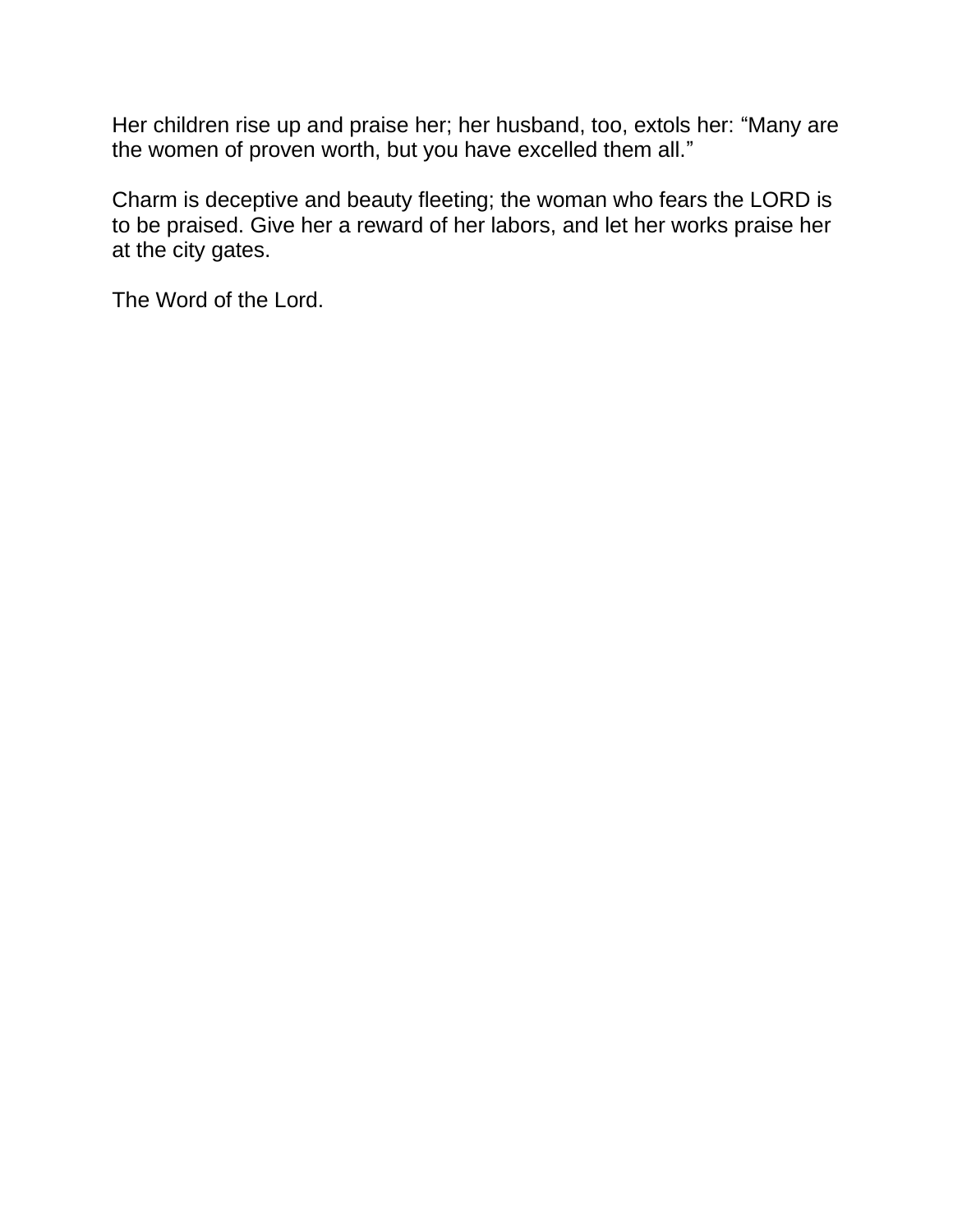A Reading from the Book of Ecclesiastes

There is an appointed time for everything, and a time for every affair under the heavens.

A time to be born, and a time to die; a time to plant, and a time to uproot the plant.

A time to kill and a time to heal; a time to tear down, and a time to build.

A time to weep, and a time to laugh; a time to mourn, and a time to dance.

A time to scatter stones, and a time to gather them; a time to embrace, and a time to be far from embraces.

A time to seek, and a time to lose; a time to keep, and a time to cast away.

A time to rend, and a time to sew; a time to be silent, and a time to speak.

A time to love, and a time to hate; a time of war, and a time of peace.

What advantage has the worker from his toil?

I have considered the task which God has appointed for a man to be busied about.

He has made everything appropriate to its time, and has put the timeless into their hearts, without men's ever discovering, from beginning to end, the work which God has done.

I recognized that there is nothing better than to be glad and to do well during life.

For every man, moreover, to eat and drink and enjoy the fruit of all his labor is a gift of God.

I recognized that whatever God does will endure forever; there is no adding to it, or taking from it. Thus has God done that he may be revered.

The Word of the Lord.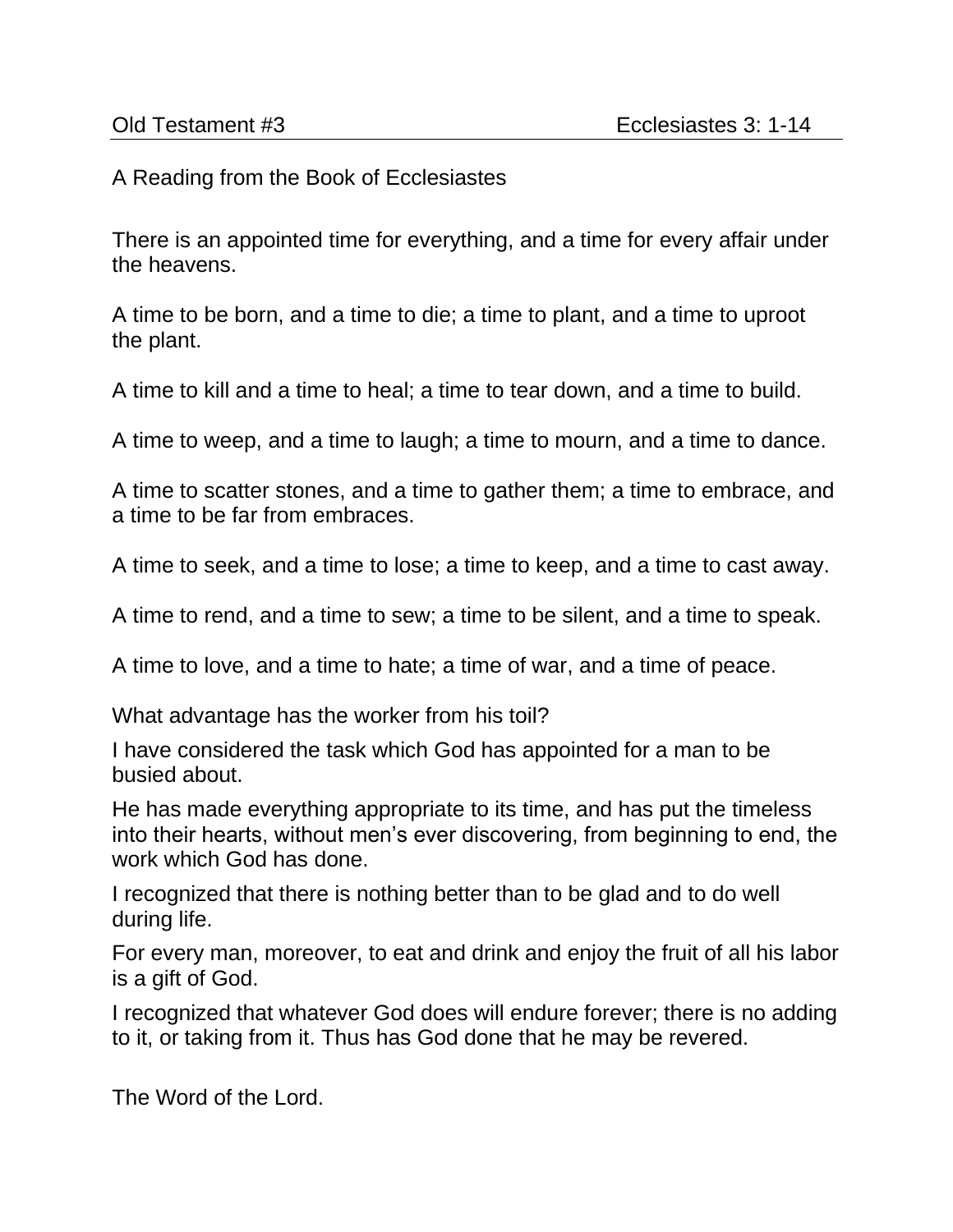A Reading from the Book of Wisdom

The souls of the just are in the hand of God, and no torment shall touch them. They seemed, in the view of the foolish, to be dead; and their passing away was thought an affliction and their going forth from us, utter destruction. But they are in peace. For if before men, indeed, they be punished, yet is their hope full of immortality; Chastised a little, they shall be greatly blessed, because God tried them and found them worthy of himself. As gold in the furnace, he proved them, and as sacrificial offerings he took them to himself. Those who trust in him shall understand truth, and the faithful shall abide with him in love: Because grace and mercy are with his holy ones, and his care is with his elect.

The word of the Lord.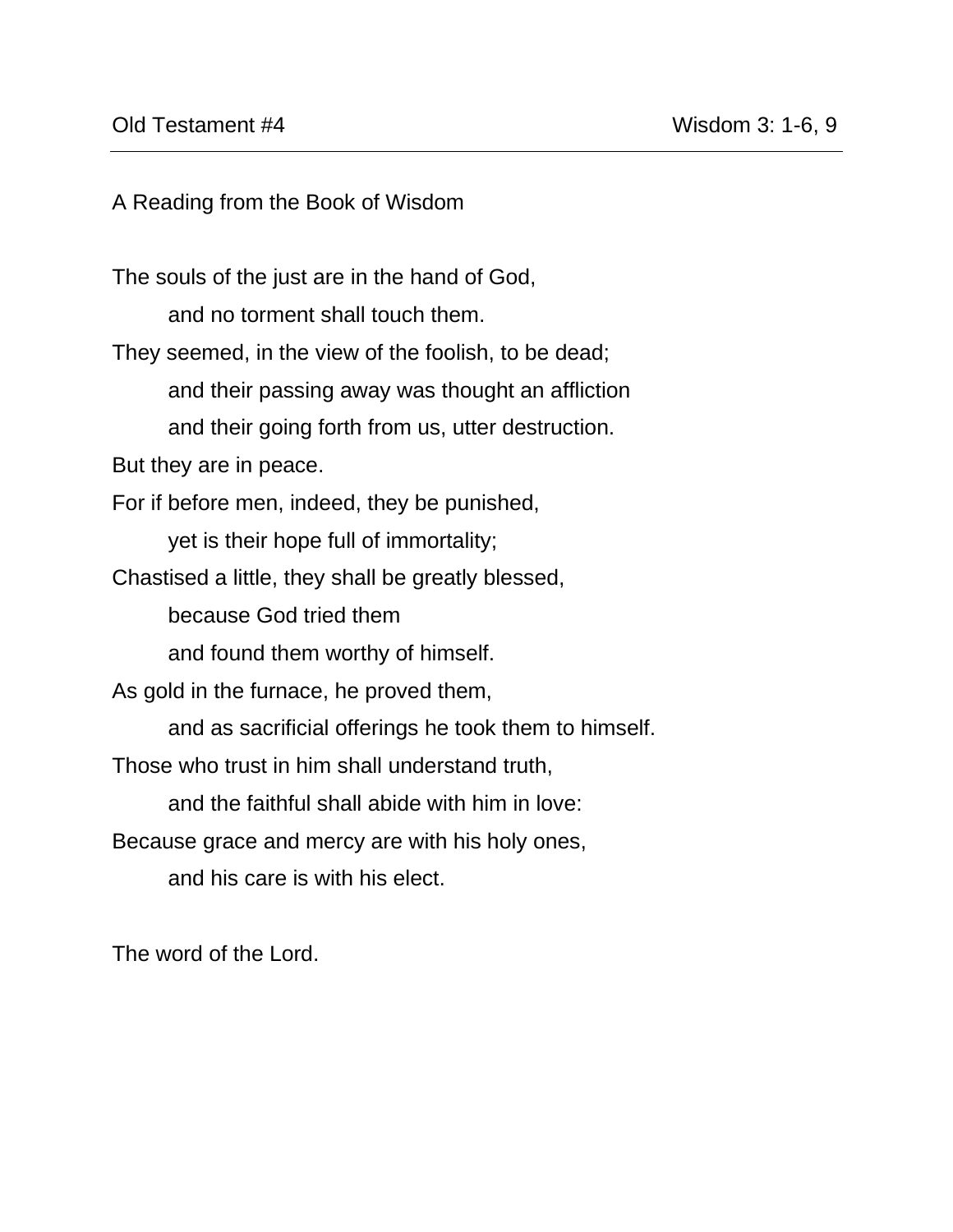A reading from the Book of the Prophet Isaiah

On this mountain he will destroy the veil that veils all peoples, The web that is woven over all nations;

he will destroy death forever. The Lord GOD will wipe away the tears from all faces; The reproach of his people he will remove from the whole earth; for the LORD has spoken.

On that day it will be said: "Behold our God, to whom we looked to save us! This is the LORD for whom we looked; let us rejoice and be glad that he has saved us!"

The word of the Lord.